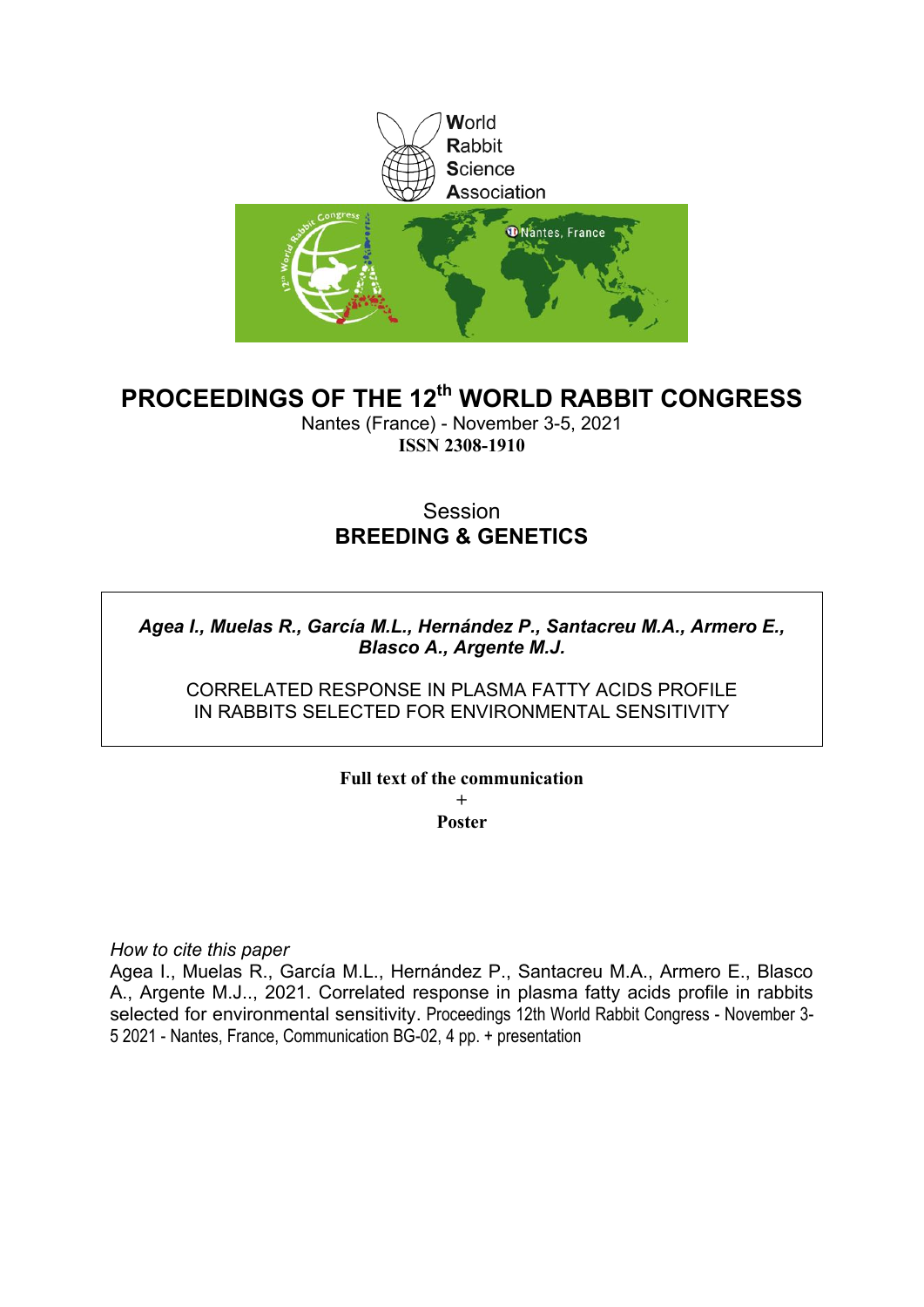## **CORRELATED RESPONSE IN PLASMA FATTY ACIDS PROFILE IN RABBITS SELECTED FOR ENVIRONMENTAL SENSITIVITY**

#### **Agea I.<sup>1</sup> , Muelas R.<sup>1</sup> , García ML.<sup>1</sup> , Hernández P.<sup>2</sup> , Santacreu M.A.<sup>2</sup> , Armero E.<sup>3</sup> , Blasco A.<sup>2</sup> , Argente MJ.1\***

<sup>1</sup>Departamento de Tecnología Agroalimentaria, Universidad Hernández de Elche, Ctra de Beniel km 3.2, 03312, Orihuela, Spain.

2 Institute for Animal Science and Technology, Universitat Politècnica de València, P.O. Box 22012, 46022, València, Spain

<sup>3</sup>Department of Agricultural Science and Technology. Universidad Politécnica de Cartagena, Paseo Alfonso XIII, 48, 30203, Murcia, Spain.

\*Corresponding author: mj.argente@umh.es

#### **ABSTRACT**

Two rabbit lines were divergently selected for increasing and decreasing environmental variability of litter size at birth. Decreasing litter size variability generates more resilient females with less sensitivity to stress and diseases, being a useful selection criterion to improve environmental sensitivity. Fatty acids modulate the immune cell function. Saturated fatty acids (SFAs) have an inhibitory effect on lymphocyte proliferation, monounsaturated fatty acids (MUFAs) exerts a protective and anti-inflammatory effect on macrophages, and n-3 polyunsaturated fatty acids (PUFAs) affect response of lymphocytes by mean of IL-1, IL-2, IL-6, TNF as well as prostaglandin E2 and leukotriene B4. Plasma fatty acids profile was assessed in 10 females from the homogeneous line and 12 females from the heterogeneous line from the  $12<sup>th</sup>$  generation of selection. The homogeneous line showed higher levels of SFAs (+3.98 ng/ml P=0.90 for C14:0; +2.30 ng/ml P=0.98 for C15:0; +54 ng/ml P=0.90 for C16:0 and +29 ng/ml P=0.90 for C18:0) and MUFAs (+12.0 ng/ml P=0.98 for C16:1 and +53 ng/ml P=0.90 for C18:1n9c) than the heterogeneous line. Besides, this line had also a higher amount of n-3 PUFAs  $(+2.18 \text{ ng/ml} \text{ P=0.90}$  for C18:3n3 and  $+1.91 \text{ ng/ml} \text{ P=0.90}$  for C20:5n3) and a lower amount of n-6 PUFAs (-3.66 ng/ml P=0.96 for C20:3n6 and -0.28 ng/ml P=0.90 for C20:4n6) than the heterogeneous one. In conclusion, selection for environmental sensitivity shows a correlated response in the plasma fatty acids profile.

**Key words**: Environmental Sensitivity, MUFAs, n-3 PUFAs, n-6 PUFAs, Selection for Resilience.

#### **INTRODUCTION**

A divergent selection experiment for environmental sensitivity has been performed successfully in rabbits at the Universidad Miguel Hernández de Elche (Blasco *et al*., 2017). This trait was measured as environmental variability of litter size at birth. Selection to reduce litter size variability can be a useful way to improve doe's resilience, which is defined as the capacity of the does to be minimally affected by disturbances, or its cope to rapidly return to the state before exposure to a perturbation (Colditz and Hine, 2016). In this regard, the line selected to reduce litter size variability showed less sensitivity to stress and diseases than the heterogeneous one (Argente *et al*., 2019). Different susceptibility to illness between lines would be related to a different immune response. Fatty acids are known to play diverse roles in immune cells, modulating the outcome of immune responses; for example, they have been found to regulate phagocytosis, reactive oxygen species production, cytokine production and leukocyte migration, also interfering with antigen production by macrophages (Yaqoob and Calder, 2007). Therefore, the divergent lines for environmental sensitivity can show differences in the plasma fatty acids levels.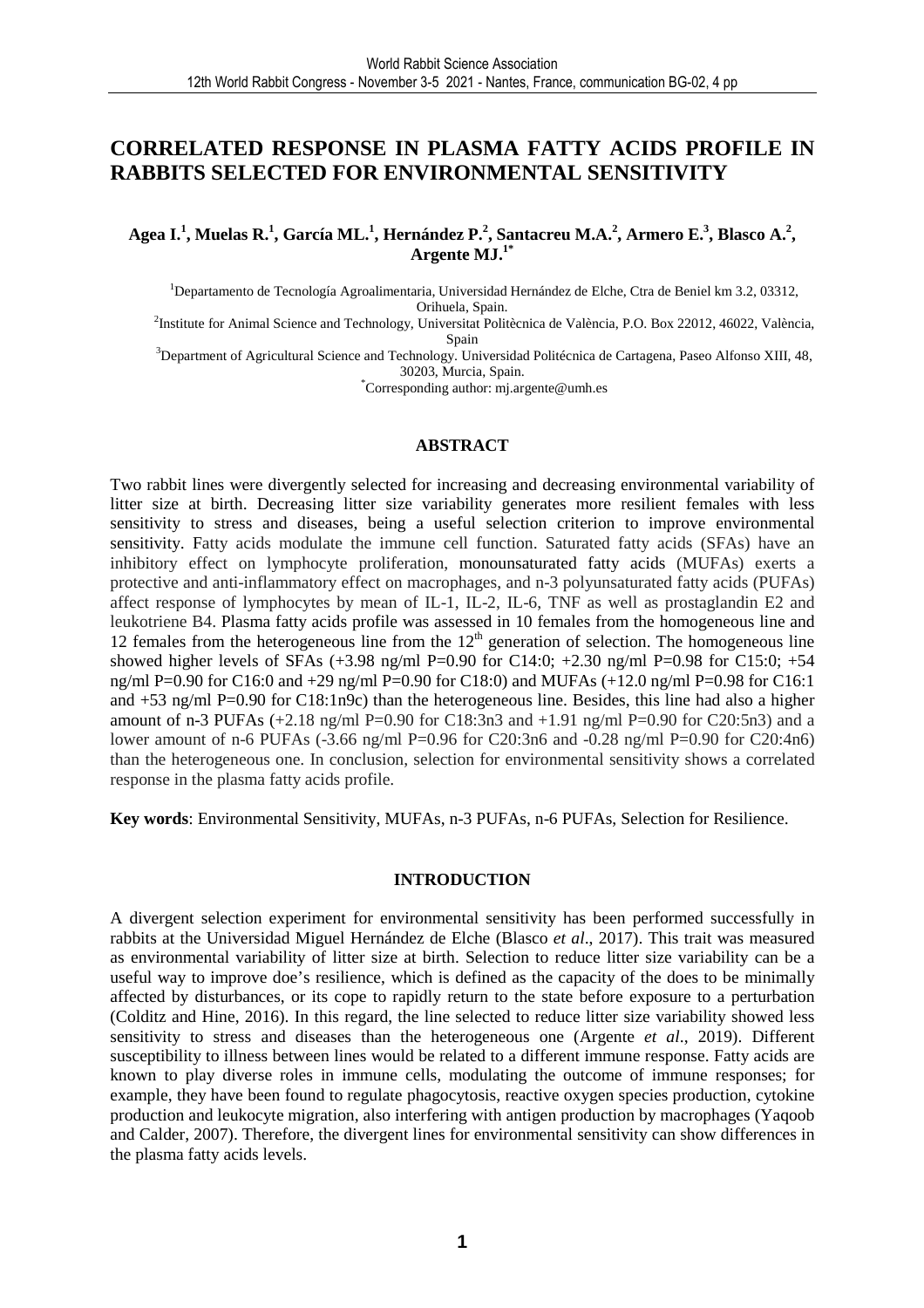The objective of this study was to evaluate the correlated response to selection for litter size variability in the fatty acids profile in plasma, in order to identify specific biomarkers for environmental sensitivity.

## **MATERIALS AND METHODS**

#### **Animals and experimental design**

Rabbits used in this study come from the  $12<sup>th</sup>$  generation of a divergent selection experiment for environmental sensitivity. The selection was based on the phenotypic variance of the litter size of each doe, after correcting the litter size for both year-season and parity-lactation status (Blasco *et al*., 2017). All animals were reared in the farm of the Universidad Miguel Hernández de Elche (Spain). The rabbits were fed a standard commercial diet (Nutricun Elite Gra® , de Heus Nutrición Animal, La Coruña, Spain). Food and water were provided ad libitum. Does were housed in individual cages (37.5  $\times$  33  $\times$  90 cm<sup>3</sup>) under a constant photoperiod of 16 h continuous light: 8 h continuous darkness, and with controlled ventilation throughout the experiment. Does were first mated at 18 weeks of age.

One blood sample from the ear vein was taken at second mating in 10 non-lactating females of the homogeneous line and 12 non-lactating females of the heterogeneous line for litter size variability. The second mating is a key and representative point in the doe's reproductive life. Samples were collected into tubes containing K3-EDTA. All samples were immediately centrifuged at 4000 rpm for 15 min, and plasma was stored at -80 ºC until required for lipid analyses. All experimental procedures involving animals were approved by the Miguel Hernández University of Elche Research Ethics Committee (Reference number 2017/VSC/PEA/00212), in accordance with Council Directives 98/58/EC and 2010/63/EU.

### **Chemical Analyses**

A 200 µl of plasma sample was taken in a scrum cap glass tube. The plasma sample was processed following the method by Shirai *et al.* (2005). In the last step, after isooctane was evaporated under a stream of nitrogen gas, 200 µl of hexane was added, and the sample was injected into the GC system. The fatty acids were measured using a gas chromatograph (GC-17A, Shimadzu, Kyoto, Japan) with Flame ionization detector (FID), equipped with a CP-Sil 88 for FAME capillary column (100 m x 0.25 mm x 0.36 mm; 0.20 µm film thickness; Agilent technologies, Madrid, Spain). The carrier gas was helium (flow 1.2 ml/min) with a split injection of 1:1. The temperature profiles were as follows: initial temperature, 45 ºC during 4 min; with a first rate, 13 ºC/min until 175 ºC; and a second rate, 4 ºC/min until 215 °C held for 30 min; injector temperature, 250 °C; and detector temperature, 260 °C. The fatty acids were identified by comparing the retention times with FAME MIX standard (CRM47885, Supelco, Spain).

#### **Statistical Analysis**

The model used to analyse plasma fatty acids profile included the effects of line (homogeneous and heterogeneous line) and month (March, April and May). All analyses were performed using Bayesian methodology. Bounded uniform priors were used for all effects. Residuals were a priori normally distributed with mean  $\mathbf{0}$  and variance  $\mathbf{I} \sigma_{\mathbf{s}}^2$ . The priors for the variance were also bounded uniform. Features of the marginal posterior distributions for all unknowns were estimated using Gibbs sampling. Inferences were derived from the marginal posterior distributions. Mean and the highest posterior density region at 95% (HPD95%) were provided (Blasco, 2017). When  $|D_{H,I}|>0$ , we consider there to be enough evidence of a difference between the heterogeneous (H) and homogeneous (L) lines if the probability (P) of  $|D_{H-L}|$  is greater than 0.90. We used a chain of 60,000 samples, with a burn-in of 10,000. Only one out of every 10 samples was saved for inferences.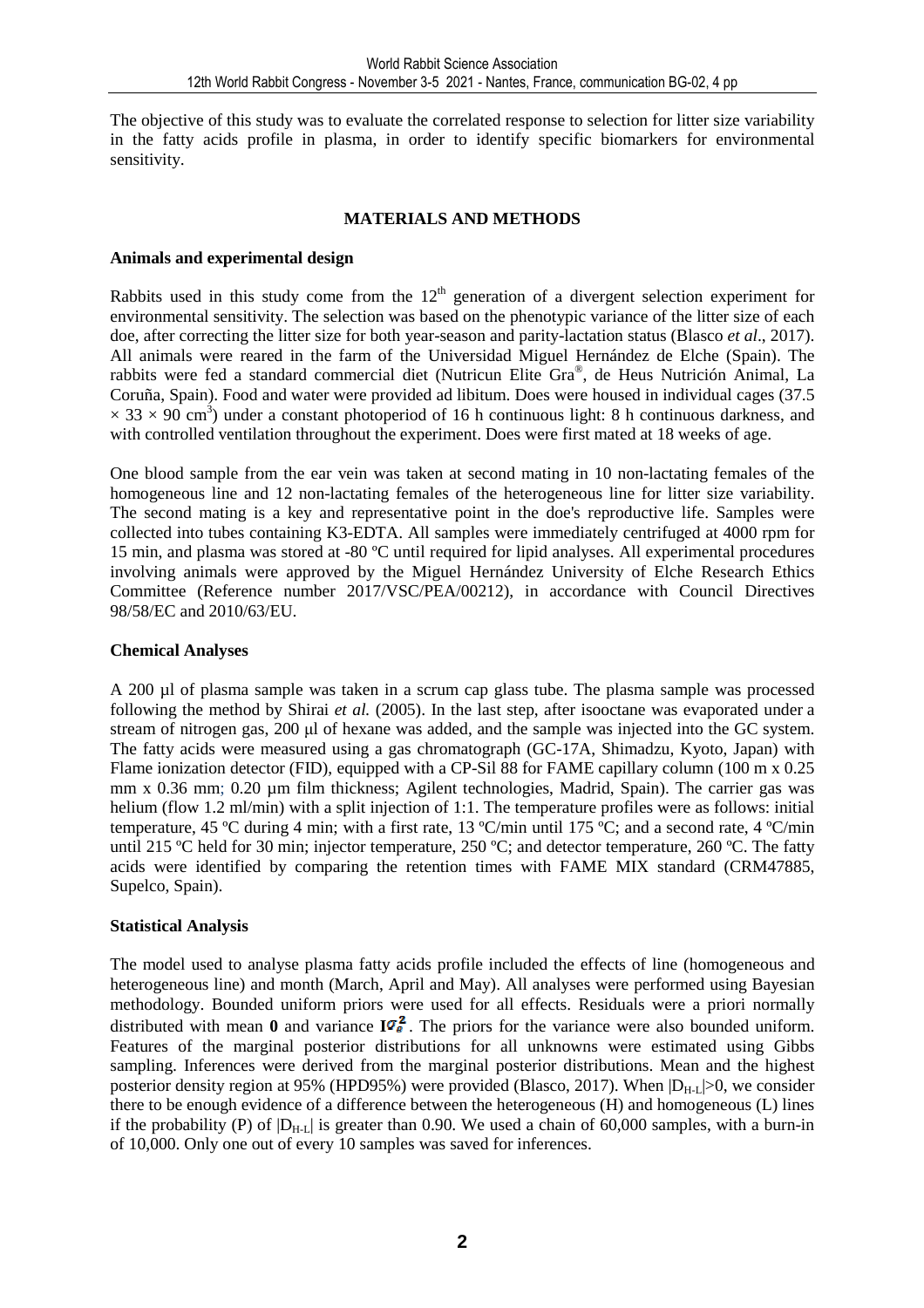## **RESULTS AND DISCUSSION**

Compared with the heterogeneous line (Table 1), the homogeneous one showed a greater amount of saturated fatty acids (SFAs)  $(+3.98 \text{ ng/ml} \text{P} = 0.90 \text{ for } C14:0; +2.30 \text{ ng/ml} \text{P} = 0.98 \text{ for } C15:0; +54 \text{ ng/ml}$ P=0.90 for C16:0 and  $+29$  ng/ml P=0.90 for C18:0) and monounsaturated fatty acids (MUFAs) ( $+12.0$ ng/ml P=0.98 for C16:1 and  $+53$  ng/ml P=0.90 for C18:1n9c). In relation to polyunsaturated fatty acids (PUFAs), the homogeneous line exhibited also a higher amount of n-3 PUFAs (+2.18 ng/ml P=0.90 for C18:3n3;  $+1.91$  ng/ml P=0.90 for C20:5n3). Regarding to n-6 PUFAs, the homogeneous line had a higher amount of C22:2n6 (+0.55 ng/ml P=0.96) and lower amount of C20:3n6 (-3.66 ng/ml P=0.96) and C20:4n6 (-0.28 ng/ml P=0.90 for C20:4n6) than the heterogeneous one.

**Table 1.** Plasma fatty acids profile at mating in the heterogeneous and homogeneous lines for litter size variability.

|                | Heterogeneous line (H) | Homogeneous line (L) |                         |               |         |              |
|----------------|------------------------|----------------------|-------------------------|---------------|---------|--------------|
| Traits (ng/ml) | Mean                   | Mean                 | $\rm \overline{D_{HL}}$ | <b>HPD95%</b> |         | $\mathbf{P}$ |
| C8:0           | 7.74                   | 4.09                 | 3.65                    | $-4.38,$      | 11.9    | 0.81         |
| C10:0          | 0.87                   | 0.16                 | 0.71                    | $-0.59,$      | 2.05    | 0.85         |
| C11:0          | 0.07                   | 0.35                 | $-0.28$                 | $-0.79,$      | 0.24    | 0.87         |
| C12:0          | 1.70                   | 1.29                 | 0.41                    | $-1.06,$      | 1.93    | 0.71         |
| C14:0          | 12.4                   | 16.4                 | $-3.98$                 | $-11.16,$     | 2.44    | 0.90         |
| C15:0          | 2.34                   | 4.64                 | $-2.30$                 | $-4.43,$      | $-0.20$ | 0.98         |
| C16:0          | 244                    | 298                  | $-54$                   | $-169,$       | 45      | 0.90         |
| C17:0          | 5.25                   | 6.46                 | $-1.21$                 | $-3.65,$      | 1.31    | 0.84         |
| C18:0          | 121                    | 150                  | $-29$                   | $-73$         | 17      | 0.90         |
| C21:0          | 0.80                   | 0.05                 | 0.75                    | $-0.51,$      | 2.05    | 0.84         |
| C22:0          | 1.07                   | 0.10                 | 0.97                    | $-0.70$ ,     | 2.40    | 0.79         |
| C24:0          | 1.59                   | 0.45                 | 1.14                    | $-0.70,$      | 0.15    | 0.85         |
| <b>SFAs</b>    | 400                    | 483                  | $-83$                   | $-249,$       | 68      | 0.90         |
| C14:1          | 1.76                   | 1.55                 | 0.21                    | $-1.72,$      | 2.10    | 0.59         |
| C15:1          | 2.35                   | 2.47                 | $-0.12$                 | $-1.73,$      | 1.54    | 0.55         |
| C16:1          | 13.7                   | 25.7                 | $-12.0$                 | $-23.7,$      | 0.1     | 0.98         |
| C17:1          | 1.79                   | 2.49                 | $-0.70$                 | $-2.10$ ,     | 0.72    | 0.85         |
| C18:1n9c       | 176                    | 229                  | $-53$                   | $-135,$       | 32      | 0.90         |
| C20:1          | 1.16                   | 0.94                 | 0.22                    | $-0.93,$      | 1.41    | 0.65         |
| <b>MUFAs</b>   | 197                    | 262                  | $-65$                   | $-159,$       | 31      | 0.92         |
| C18:2n6c       | 271                    | 297                  | $-26$                   | $-145,$       | 95      | 0.67         |
| C18:3n6        | 0.67                   | 3.48                 | $-2.81$                 | $-5.69,$      | 1.17    | 0.84         |
| C18:3n3        | 5.57                   | 7.75                 | $-2.18$                 | $-6.19,$      | 0.98    | 0.90         |
| C20:2          | 2.31                   | 2.28                 | 0.02                    | $-1.46,$      | 1.55    | 0.51         |
| C20:3n6        | 4.44                   | 0.76                 | 3.66                    | $-0.34,$      | 7.80    | 0.96         |
| C20:3n3        | 0.87                   | 0.90                 | $-0.03$                 | $-1.48,$      | 1.47    | 0.51         |
| C20:4n6        | 0.52                   | 0.24                 | 0.28                    | $-0.12$ ,     | 0.82    | 0.90         |
| C22:2n6        | 0.36                   | 0.91                 | $-0.55$                 | $-1.16$ ,     | 0.07    | 0.96         |
| C20:5n3        | 1.59                   | 3.50                 | $-1.91$                 | $-7.59,$      | 1.62    | 0.90         |
| C22:6n3        | 1.77                   | 0.36                 | 1.41                    | $-1.81,$      | 3.71    | 0.81         |
| n-3 PUFAs      | 9.87                   | 11.97                | $-2.10$                 | $-9.59,$      | 1.75    | 0.90         |
| <b>PUFAs</b>   | 286                    | 317                  | $-31$                   | $-150,$       | 98      | 0.67         |

 $D<sub>H-L</sub>$ : median of the difference between heterogeneous and homogeneous lines. HPD95%: highest posterior density region at 95%. P: probability of the difference being  $> 0$  when  $D_{H-L} > 0$ , and probability of the difference being  $< 0$  when  $D_{H-L} < 0$ . SFAs: saturated fatty acids. MUFAs: monounsaturated fatty acids. PUFAs: Polyunsaturated fatty acids.

Fatty acids participate in the regulation and activation of the innate and the adaptive immune response by the production and synthesis of pro-inflammatory cytokines as well as prostaglandins, leukotrienes, thromboxanes and lipoxins (Pompéia *et al*., 2000 in humans). For example, it has been found a negative effect of palmitic acid (C16:0) and stearic acid (C18:0) on lymphocyte proliferation and a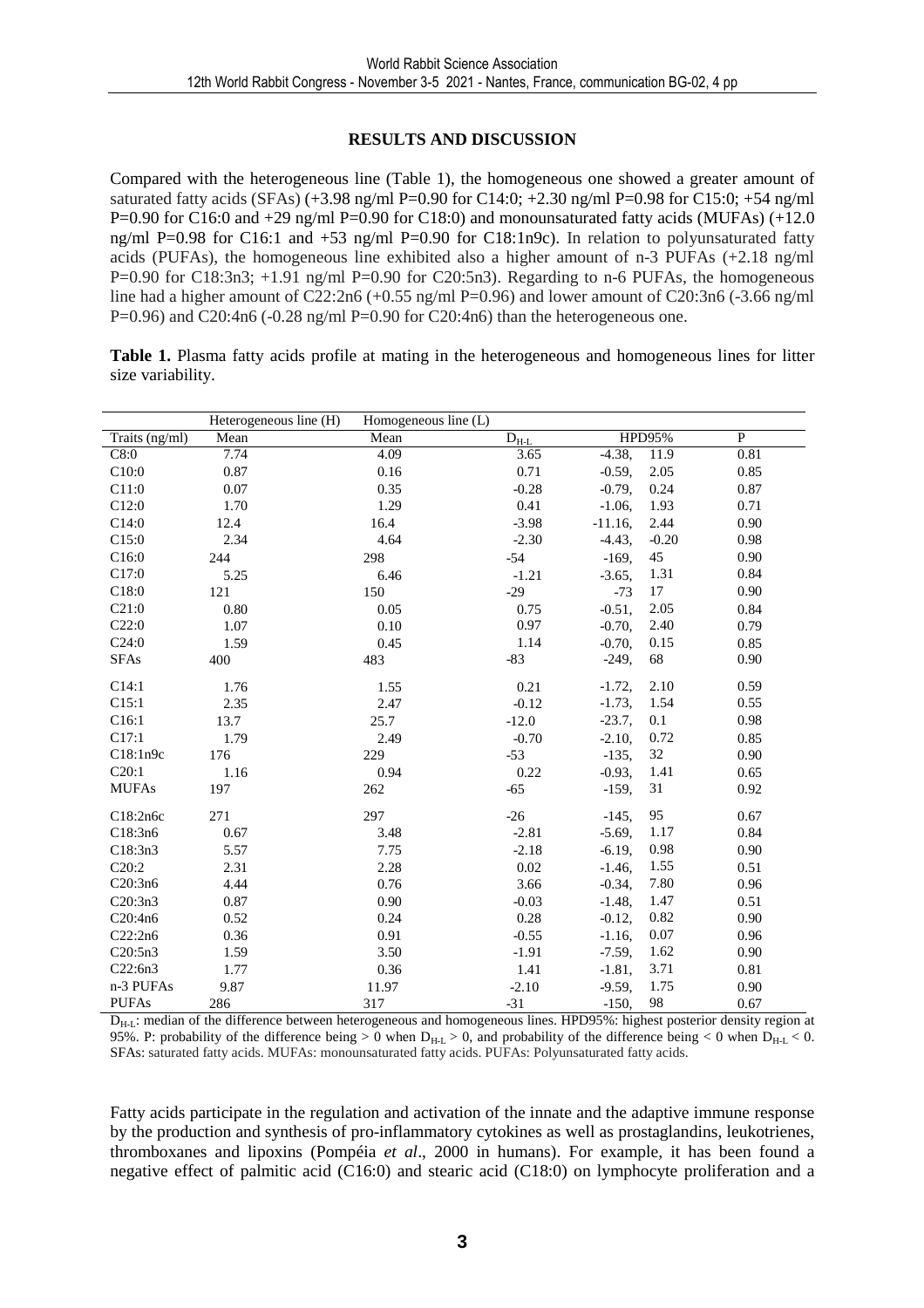protective effect of palmitoleate acid (C16:1) and cis-9 oleic acid (C18:1n9c) (Gorjão *et al*., 2007; Carrillo *et al*., 2012; Chan *et al*., 2015 in humans), whereas α linolenic acid (ALA, C18:3n3), eicosapentaenoic acid (EPA, C20:5n3) and docosahexaenoic acid (DHA, C22:6n3) have been exhibited an anti-inflammatory effect by means of decreasing in production of IL-1, IL-2, IL-6, TNF as well as prostaglandin E2 and leukotriene B4 (Katayama *et al*., 2003 and Kelley *et al*., 1999 in humans; Rodríguez *et al.*, 2019 in rabbits). C-reactive protein is an acute phase protein secreted by hepatocytes during inflammation, in response to the pro-inflammatory cytokines (Pepys and Hirschfield, 2003), being a useful biomarker in inflammatory processes. In a previous study, Argente *et al.* (2019) detected lower concentration of lymphocytes and C-reactive protein in the homogeneous line; therefore, this line seems to be less sensitivity to diseases and inflammatory processes than heterogeneous one. These findings agree to larger amount of palmitic acid, stearic acid, α linolenic acid, and eicosapentaenoic acid in the homogenous line.

#### **CONCLUSIONS**

Selection for environmental sensitivity shows a correlated response in the plasma fatty acids profile, corroborating lesser inflammatory response and lesser sensitivity to diseases in the homogeneous line.

#### **ACKNOWLEDGEMENTS**

This study is supported by the Spanish Ministry of Economy and Competitiveness (MINECO) with the Projects AGL2017- 86083, C2-1-P and C2-2-P, and Valencia Regional Government with the Project AICO/2019/169.

#### **REFERENCES**

- Argente M.J., García M.L., Zbyňovská K., Petruška P., Capcarová M., Blasco A. 2019. Correlated response to selection for litter size environmental variability in rabbits' resilience. *Animal, 13(10), 2348-2355.*
- Blasco A., Martínez-Álvaro M., García M.L., Ibáñez-Escriche N., Argente M.J. 2017a. Selection for environmental variance of litter size in rabbits. *Genet. Sel. Evol., 49(1), 48.*
- Blasco A 2017b. Bayesian data analysis for animal scientists. Springer. New York.Carrillo C., Cavia M.M., Alonso-Torre S. 2012. Role of oleic acid in immune system; mechanism of action: a review. *Nutr. Hosp., 27, 978-990*.
- Chan K.L., Pillon N.J., Sivaloganathan D.M., Costford R.J., Liu Z., Theret M., Chazaud B., Klip A. 2015. Palmitoleate Reverses High Fat-induced Proinflammatory Macrophage Polarization via AMP-activated Protein Kinase (AMPK). *J. Biol. Chem., 290, 16979-16988*.
- Colditz I.G., Hine B.C. 2016. Resilience in farm animals: Biology, management, breeding and implications for animal welfare. *Anim. Prod. Sci,.56 ,1961–1983.*
- Gorjão R., Cury-Boaventura M.F., de Lima TM., Curi R. 2007. Regulation of human lymphocyte proliferation by fatty acids. *Cell Biochem. Funct., 25, 305–315.*
- Pepys M.B., Hirschfield G.M. 2003. C-reactive protein: A critical update. *J. Clin. Invest., 111(12), 1805–1812*.
- Pompéia C., Lopes L.R., Miyasaka C.K., Procópio J., Sannomiya P., Curi R. 2000. Effect of fatty acids on leukocyte function. *Braz. J. Med. Biol. Res., 33, 1255-1268*.
- Katayama S., Lee J.B. 2003. Prostaglandins and leukotrienes. *In: Benjamin Caballero (Eds). Encyclopedia of Food Sciences and Nutrition (Second Edition). Academic Press. 4798-4804*.
- Kelley D.S., Taylor P.C., Nelson G.J., Schmidt P.C., Ferretti A., Erickson K.L., Yu R., Chandra R.K., Mackey B.E. 1999. Docosahexaenoic acid ingestion inhibits natural killer cell activity and production of inflammatory mediators in young healthy men. *Lipids, 34, 317-324.*
- Rodríguez M.G., Rebollar P., Mattioli S., Castellini C. 2019. n-3 PUFA Sources (Precursor/Products): A review of current knowledge on rabbit. *Animals, 9(10), 806*.
- Shirai N, Suzuki H, Wada S. Direct methylation from mouse plasma and from liver and brain homogenates. *Anal Biochem*. 2005;343(1):48–53. doi:10.1016/j.ab.2005.04.037
- Yaqoog P., Calder PC. 2007. Fatty acids and immune function: new insights into mechanisms*. Br J Nutr., 98:241-245.*